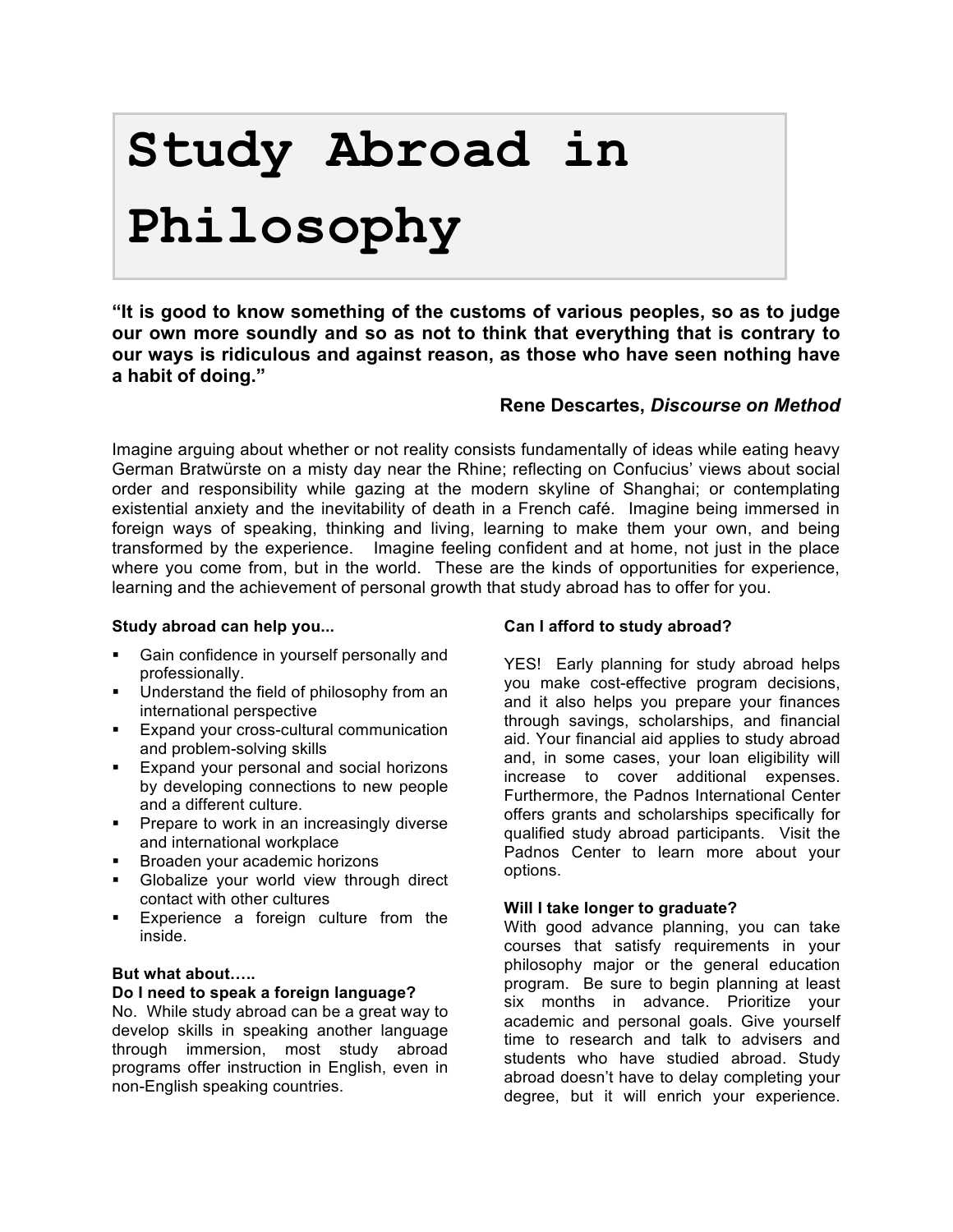## **What are my next steps?**

## **Set goals and plan for results**

- Begin at least six months in advance of your study abroad. It is never too early to start planning.
- Set some goals. There is not one program best suited for all philosophy students. There are many good study abroad programs, and the best one for you depends on **what you want**.
- Prioritize your goals. Consider your longterm academic and professional goals (including the possibility of graduate school in the future, either in the U.S. or abroad), as well as your on-campus degree requirements.
- Consider long-term programs.
- Prepare academically. You may need to take language or other prerequisite courses for your chosen program.
- Give yourself time to research and talk to advisers and students who have studied abroad.
- \* Natural considerations to take into account include your pre-existing language competencies, as well as programs in countries closely related to the philosophical ideas or traditions that inspire you the most (e.g. if you have a strong interest in Kant and Hegel, Germany or Austria may be good places to consider, while if you are interested in Confucius or in Buddhism, study in China would be a natural program to pursue).

With proper planning study abroad can help you prepare for your life in today's global context, both personally and professionally.

#### **Attend a First Step Meeting**

Learn about study abroad resources and advising by attending a First Step Meeting at the Padnos International Center. See www.gvsu.edu/studyabroad or call 616-331-3898 for the latest schedule.

#### **Investigate Programs**

Use the Study Abroad catalog, the Padnos International Center resource center (130 Lake Ontario Hall), website (www.gvsu.edu/studyabroad), and peer advisors to find a program that fits your goals.

#### **Talk to your advisor**

The Philosophy Department at GVSU has a distinctly international character, with faculty members who come from around the world. We encourage students to pursue the study abroad option and will work closely with them to be sure that study abroad courses count for appropriate credit here at GVSU. Use a credit transfer form to get approval from the philosophy department for major-specific courses. Students are also able to fulfill general education requirements abroad, including a custom theme. Custom theme information sessions are held every Thursday at 10 am in the Padnos International Center.

#### **Once you have selected a program**

Philosophy students planning on studying abroad will need to communicate closely with their academic advisor throughout their planning process. When you decide on the program that will work best for you, you should begin an online study abroad application at *www.gvsu.edu/studyabroad*. Be sure to pay close attention to application deadlines.

Be sure to meet with your philosophy advisor **at least three months prior** to departing for your program. The philosophy department must approve any philosophy courses you wish to take to ensure that they will be counted toward your degree requirement.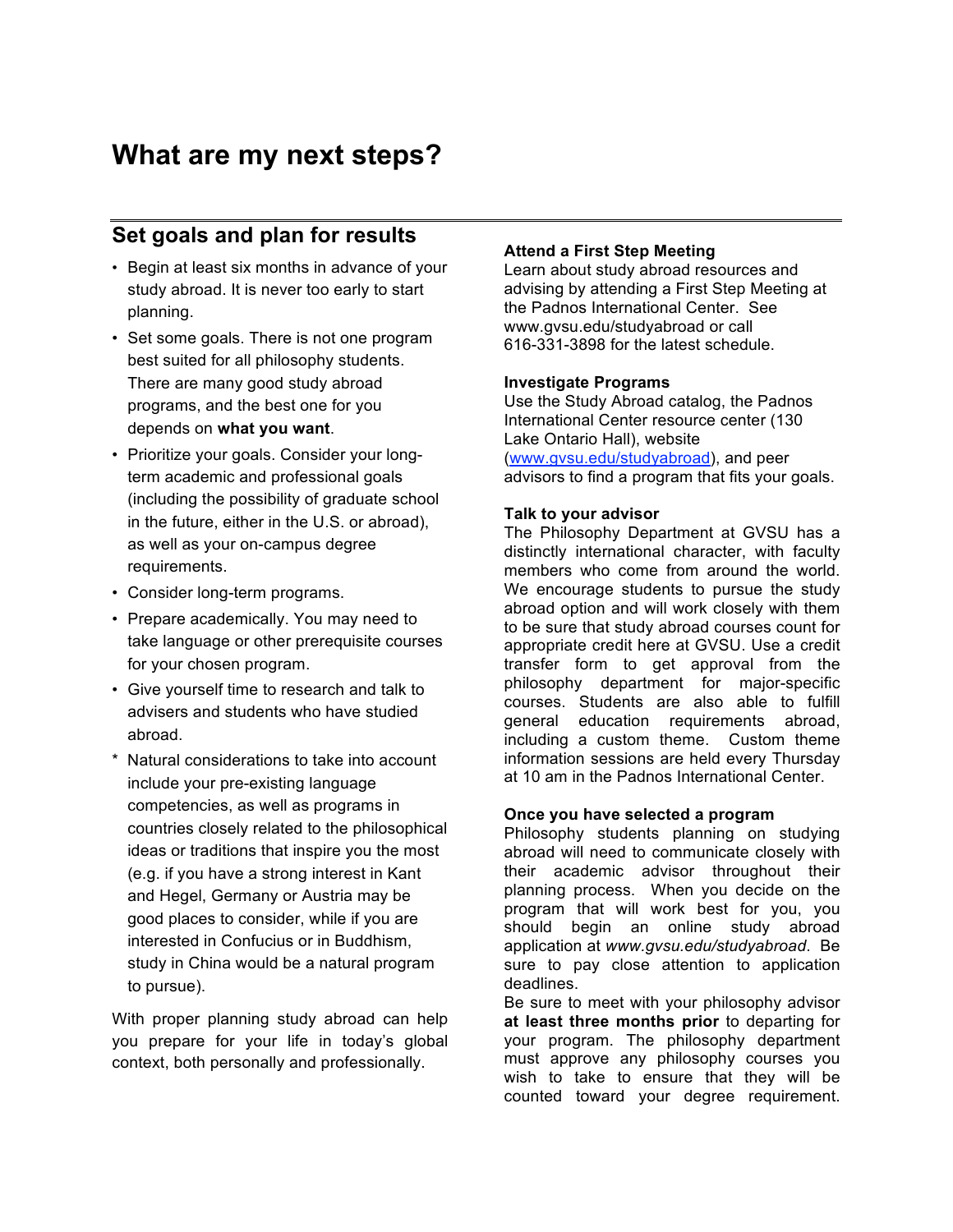## **Academic Considerations for Philosophy Students**

Philosophy students can study abroad anytime during their four years.

#### **What classes can I take while studying abroad?**

#### **General Education Requirements**

Students may take selected general education requirements through study abroad. Many students choose to fulfill foundation requirements, including courses within the World Perspectives category.

#### **Custom Theme Abroad**

Another popular option is to fulfill your theme requirement while studying abroad. For information on how to propose a unique study abroad theme, visit the Padnos International Center website at

http://www.gvsu.edu/studyabroad/. Theme abroad information sessions are offered every Thursday at 10 am in the Padnos International Center.

#### **Cognate Degree Requirement**

The Philosophy B.A. requires third semester proficiency in a foreign language. Consider working on this requirement while studying abroad.

#### **Recommended learning outcomes**

Studying abroad is an especially effective way for students of philosophy to get in touch with the locations, languages and traditions that have been involved in the history of philosophy and continue to affect its contemporary practice. Students who study abroad in philosophy should think about and develop views on the relationship between philosophy, culture and language. They should consider and develop tentative conclusions about the differences and similarities between the ways of doing philosophy that they are familiar with and those that they confront in their country of study. For example, is there such a thing as a distinctively German, Chinese, Latin American, French, Caribbean or African philosophy? Do

philosophical issues and questions seem to be relatively independent of the particular cultures in which they are discussed, or does the cultural context invariably affect the content and methods of philosophy, and perhaps also the nature of the answers that are considered most plausible? Seriously reflecting on and developing tentative answers to questions such as these should be a primary topic of concern and reflection for a philosophy student studying abroad. In addition, it is strongly recommended that:

- The student make an effort to become fluent in the traditions and intellectual history of the country or region where they are staying and to learn about some of the major philosophers and public intellectuals of the place.
- The student keep a journal of philosophical reflections (this can be included as part of the student's narrative plan) during her or his stay abroad;
- The student consider giving a presentation to the Philosophical Society or other student group upon returning, in which they discuss how their experiences abroad have contributed to and enhanced their thinking about philosophy.

#### **Major courses**

Many study abroad programs offer a wide selection of courses, including philosophy, which can be approved by the philosophy department to contribute to your philosophy major. It is recommended that you plan to fulfill the Capstone requirement at GVSU.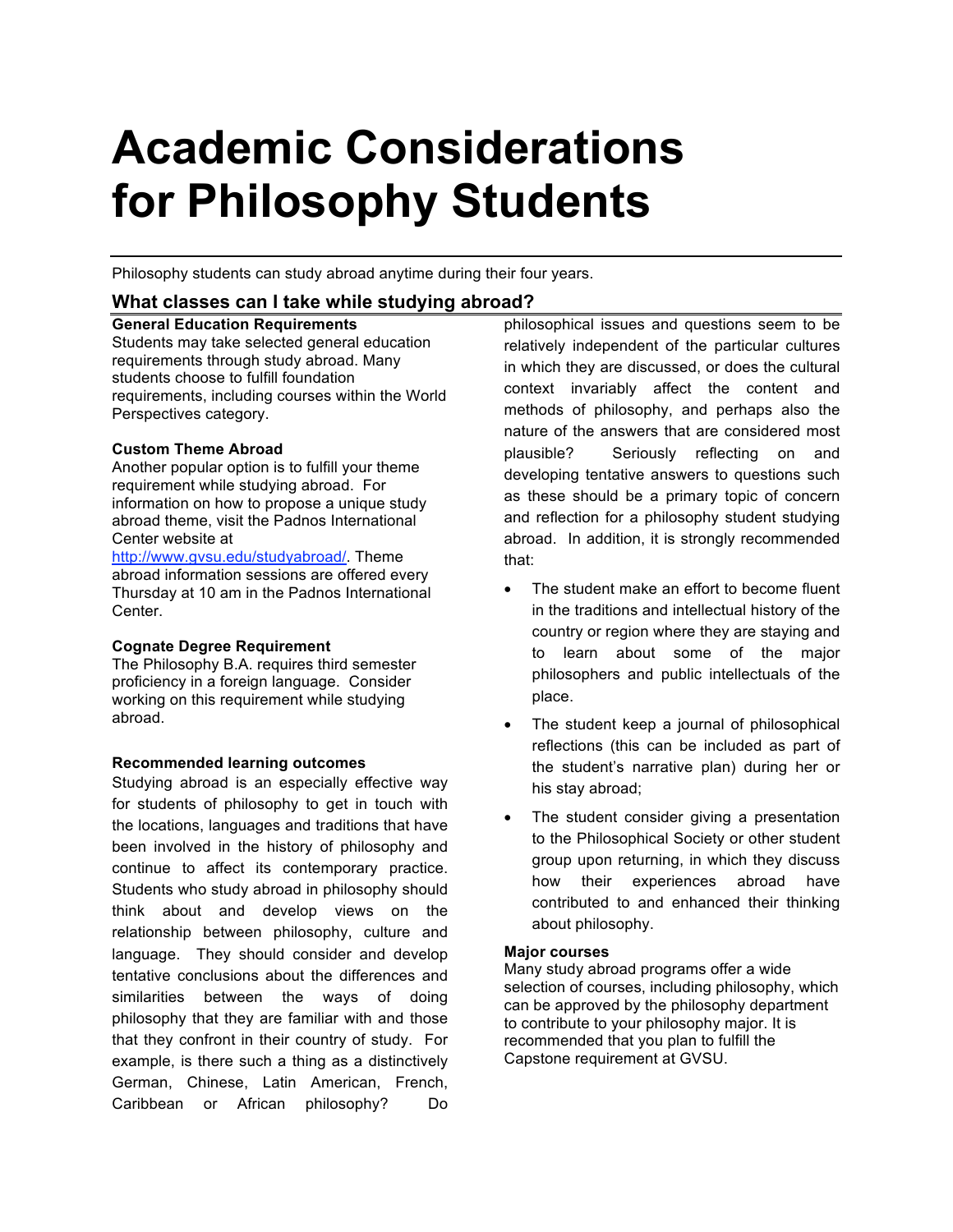## **Suggested Program Options for Philosophy students**

**The following list of program options are GVSU programs that specifically offer philosophy courses. YOU ARE NOT LIMITED TO THE PROGRAM OPTIONS LISTED BELOW. The Philosophy Department encourages you to consider any study abroad program that allows you to meet your individual academic goals (e.g. Major, GenEds, Custom Theme Abroad, language cognate requirement).** 

**\*The following study abroad program is organized and run by faculty in the Philosophy Department at GVSU.**

### **Summer School in Shanghai**

Where: Shanghai, China When: Spring & Summer, faculty led

Led by philosophy faculty and primarily a philosophy program in nature, this program operates during the Spring and Summer terms in Shanghai, China. Students may enroll for the Spring term (6 weeks), the Summer term (6 weeks), or both terms (12 weeks). Each term, you will register for two or three courses in language, philosophy, area studies and/or general education courses. Courses will be taught by GVSU faculty as well as faculty from East China Normal University in Shanghai. A core component of this program is hands-on learning through field trips.

Students will register for 5-9 credits for each term.

Spring term Course Options:

**CHI 180:** Colloquial Chinese (two credits)

**EAS 201:** East Asia in the Contemporary World (three credits)

**PHI 210/EAS 380:** Eastern Philosophy (three credits)

**SS 351:** Gender and Family in Third World Development (three credits)

**Art 380/EAS 380:** Chinese Art (three credits)

#### Summer Session Course Options:

**CHI 180:** Colloquial Chinese (two credits)

**EAS 301:** Masterpieces of East Asian Philosophy (three credits)

**PHI 380:** Comparative Philosophy (three credits)

Course offerings may vary. Please check the Study Abroad Website for most current course options.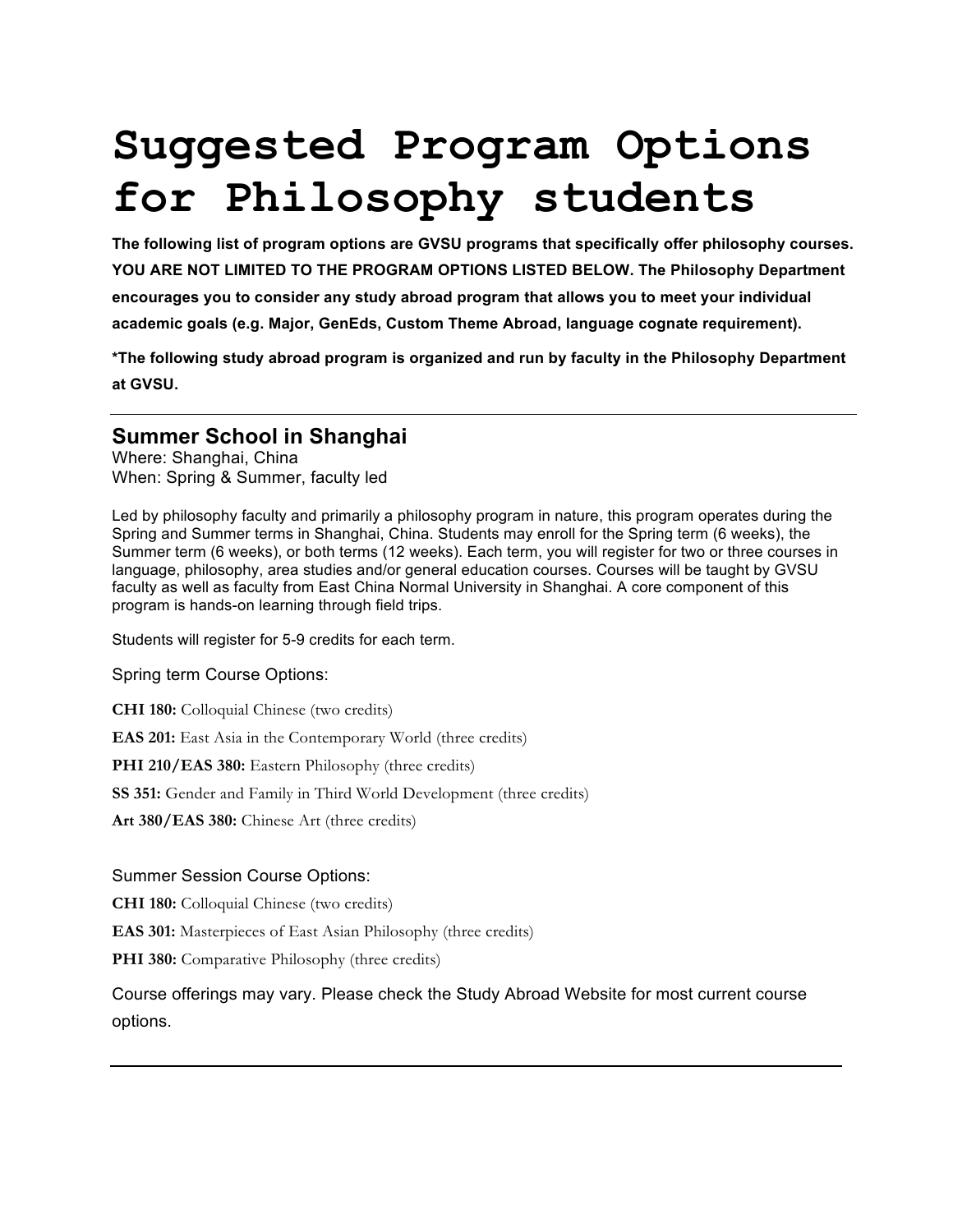## Africa & Middle East

**Ghana: University of Cape Coast (semester or year,** *partnership***)**

The University of Cape Coast, established in 1962, is located just west of Cape Coast on a hill overlooking the Gulf of Guinea. You will be within walking distance to the beautiful beaches and cultural treasures that Ghana has to offer. Steeped in tradition and history, two of the most historical sites of Ghana, Elmina Castle and Cape Coast Castle, are located just a short distance from the university.

------------------------------------------------------------------------------------------------------------------------

#### **Course Information:**

A number of course options for Philosophy majors and minors exist at University of Cape Coast. To view course equivalencies and program details, visit: www.gvsu.edu/studyabroad and choose the "study abroad program" option, then "partnerships"

### **Turkey: Middle East Technical University (summer, semester or year,** *partnership***)**

The University Founded in 1956, METU adopted English as the medium of instruction. METU is home to more than 20,000 students with 800 to 1200 students attending from 50 countries. Turkey has a unique strategic position at the crossroads of East and West which endows this country with a long history. Turkey is surrounded by seas on three sides and has always been the center of great trade, silk and spice routes. Because of its proximity to not only Europe, but also the Middle East, Turkey enjoys a very vibrant and diverse culture.

#### **Course Information:**

A number of course options for Philosophy majors and minors exist at METU. To view course equivalencies and program details, visit: www.gvsu.edu/studyabroad and choose the "study abroad program" option, then "partnerships"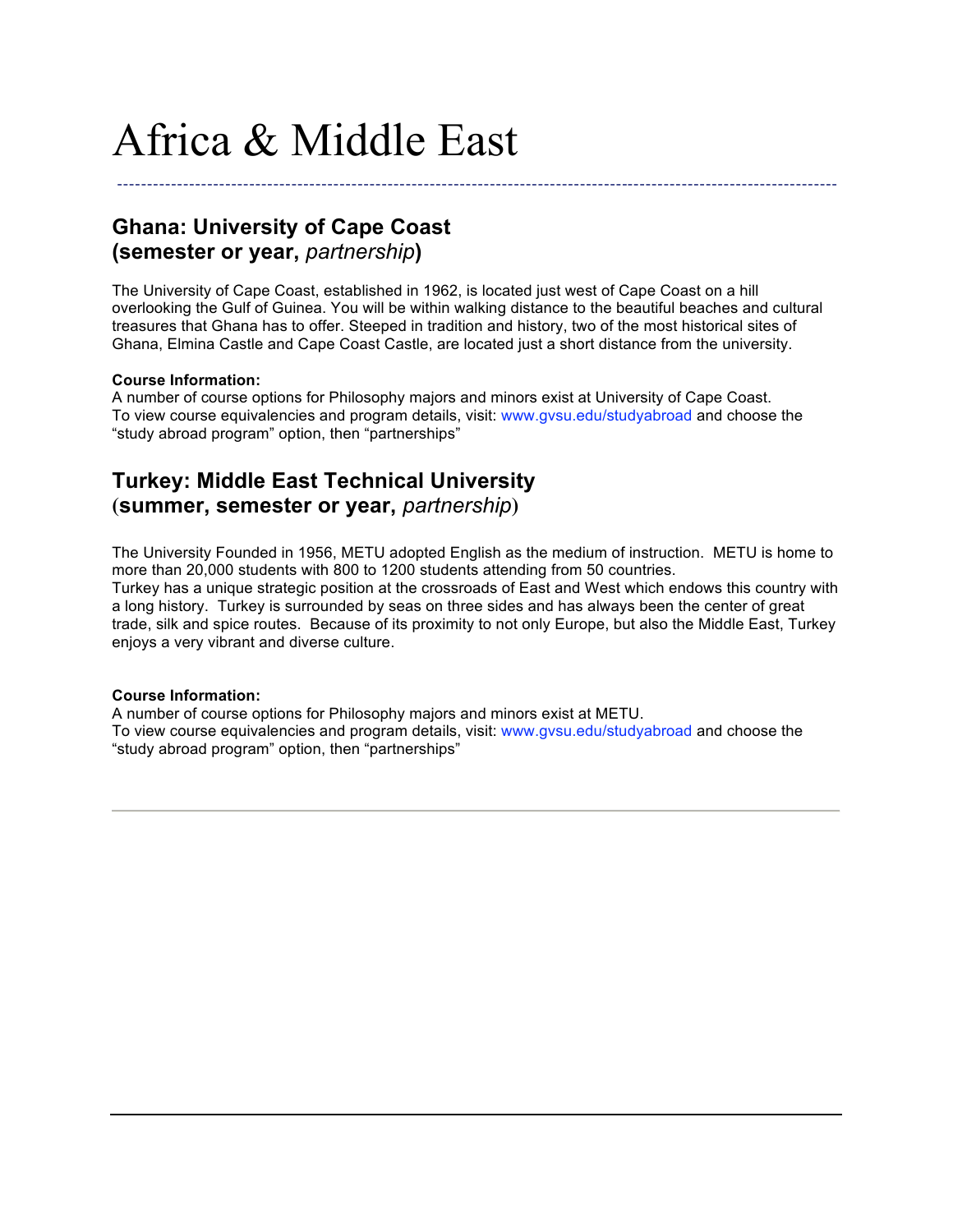## Asia & Oceania

### **Summer School in Shanghai**

Where: Shanghai, China When: Spring & Summer, faculty led

Led by philosophy faculty and primarily a philosophy program in nature, this program operates during the Spring and Summer terms in Shanghai, China. Students may enroll for the Spring term (6 weeks), the Summer term (6 weeks), or both terms (12 weeks). Each term, you will register for two or three courses in language, philosophy, area studies and/or general education courses. Courses will be taught by GVSU faculty as well as faculty from East China Normal University in Shanghai. A core component of this program is hands-on learning through field trips.

Students will register for 5-9 credits for each term.

Spring term Course Options:

**CHI 180:** Colloquial Chinese (two credits)

**EAS 201:** East Asia in the Contemporary World (three credits)

**PHI 210/EAS 380:** Eastern Philosophy (three credits)

**SS 351:** Gender and Family in Third World Development (three credits)

**Art 380/EAS 380:** Chinese Art (three credits)

#### Summer Session Course Options:

**CHI 180:** Colloquial Chinese (two credits)

**EAS 301:** Masterpieces of East Asian Philosophy (three credits)

**PHI 380:** Comparative Philosophy (three credits)

Course offerings may vary. Please check the Study Abroad Website for most current course options.

### **India: IISAC Semester in India (semester or year,** *non-GVSU affiliate***)**

Pondicherry is located on the coast of the Bay of Bengal, about 3 hours drive south of Chennai. Pondicherry is a popular tourist destination for both Indians and Europeans. With a population of less than 250,000, it is a small city by Indian standards.

Semester in India is a wonderful program for students with a smaller budget and offers a number of different classes. This program is perfect for completing the Theme abroad.

#### **Course Information**:

A number of course options for IR/PLS majors exist at International Christian University. To view course equivalencies and program details, visit: www.gvsu.edu/studyabroad and choose the "study abroad program" option, then "partnerships".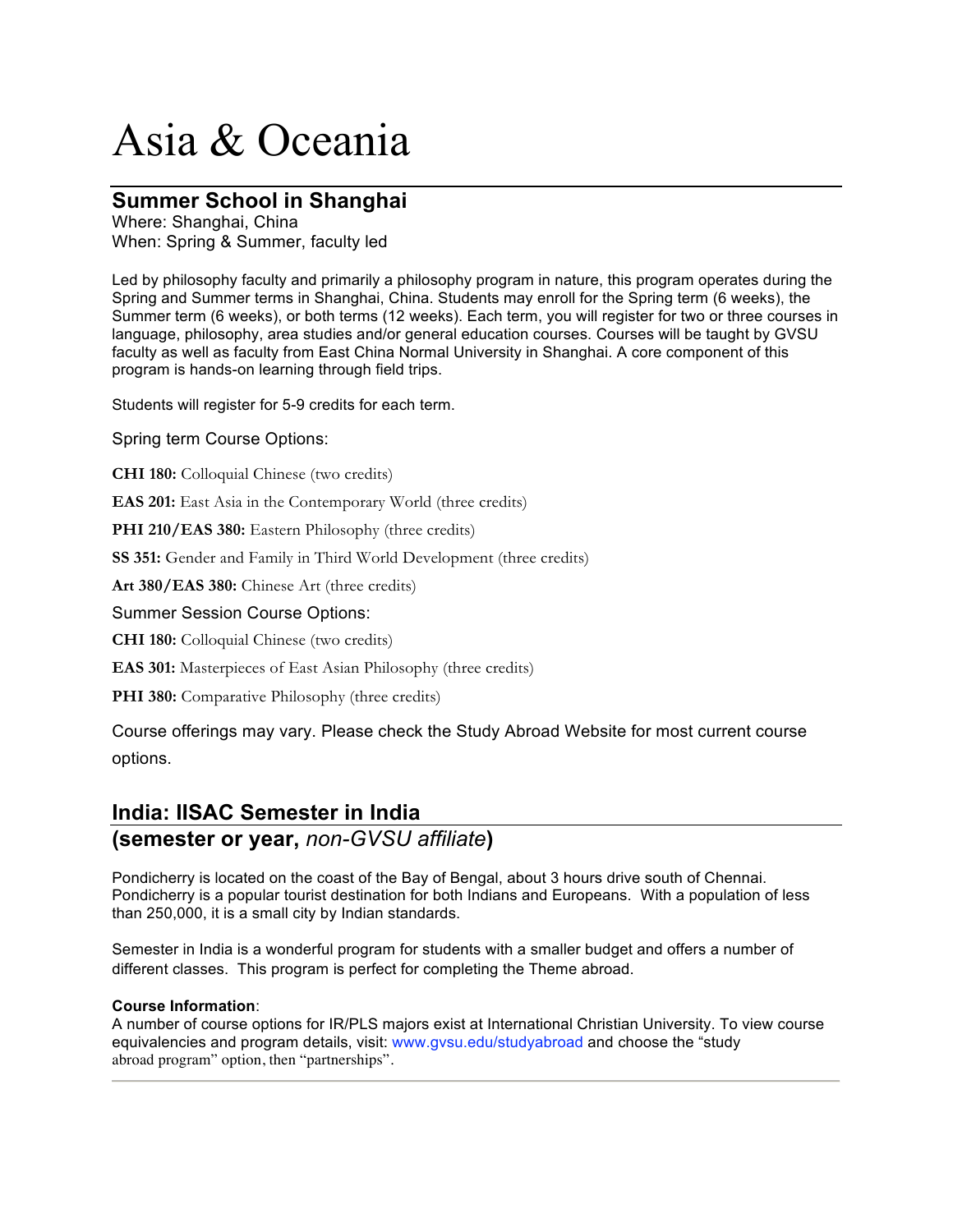## **Europe**

## **England: Kingston University**

#### **(semester or year,** *partnership***)**

With an enrollment of over 18,000 students, Kingston University has many years of experience receiving overseas students on study abroad programs. You will take the same classes as Kingston students, offering you an opportunity to integrate into student life.

Founded in 1899, Kingston University is located just 20 minutes from the center of London, one of the world's most diverse, vibrant, and cosmopolitan cities.

#### **Course Information:**

A number of course options for Philosophy majors and minors exist at Kingston University. To view course equivalencies and program details, visit: www.gvsu.edu/studyabroad and choose the "study abroad program" option, then "partnerships".

## **Greece: Hellenic International Studies in the Arts (semester or year,** *non-GVSU affiliate***)**

This Semester/Year Abroad Program encourages its participants to work at their own pace and express their ideas and opinions in an open and unselfconscious way.

Field Trips and Excursions are an important part of HISA's vision of integrating academic and experiential learning. Just some of the marvelous places you will wander through as part of our program: Delos, the sacred island of Apollo; Naxos, home to the god Dionysos; Antiparos, with its famous stalactite cave; and Mykonos, with its windmills and jet-set nightlife.

#### **Course Information**:

A number of course options for IR/PLS majors exist at HISA. To view course equivalencies and program details, visit: www.gvsu.edu/studyabroad and choose the "study abroad program" option, then "partnerships"

### **Italy: Intercollegiate Center for Classical Studies in Rome (Semester)**

The Intercollegiate Center for Classical Studies in Rome (ICCS) was established in 1965 by representatives of 10 American colleges and universities; the number of member institutions (including GVSU) has now grown to over 100. It provides undergraduate students with an opportunity in Rome to study ancient history and archaeology, Greek and Latin literature, and ancient art. Many classicists currently in the field are alumni of the ICCS Rome program and look back fondly on their experience at the Centro.

#### **Course Information:**

Roman history, topography, art, and architecture; Latin and Ancient Greek Best suited for students interested in an intensive overview of Roman architecture and topography, who also want to continue with focused language study